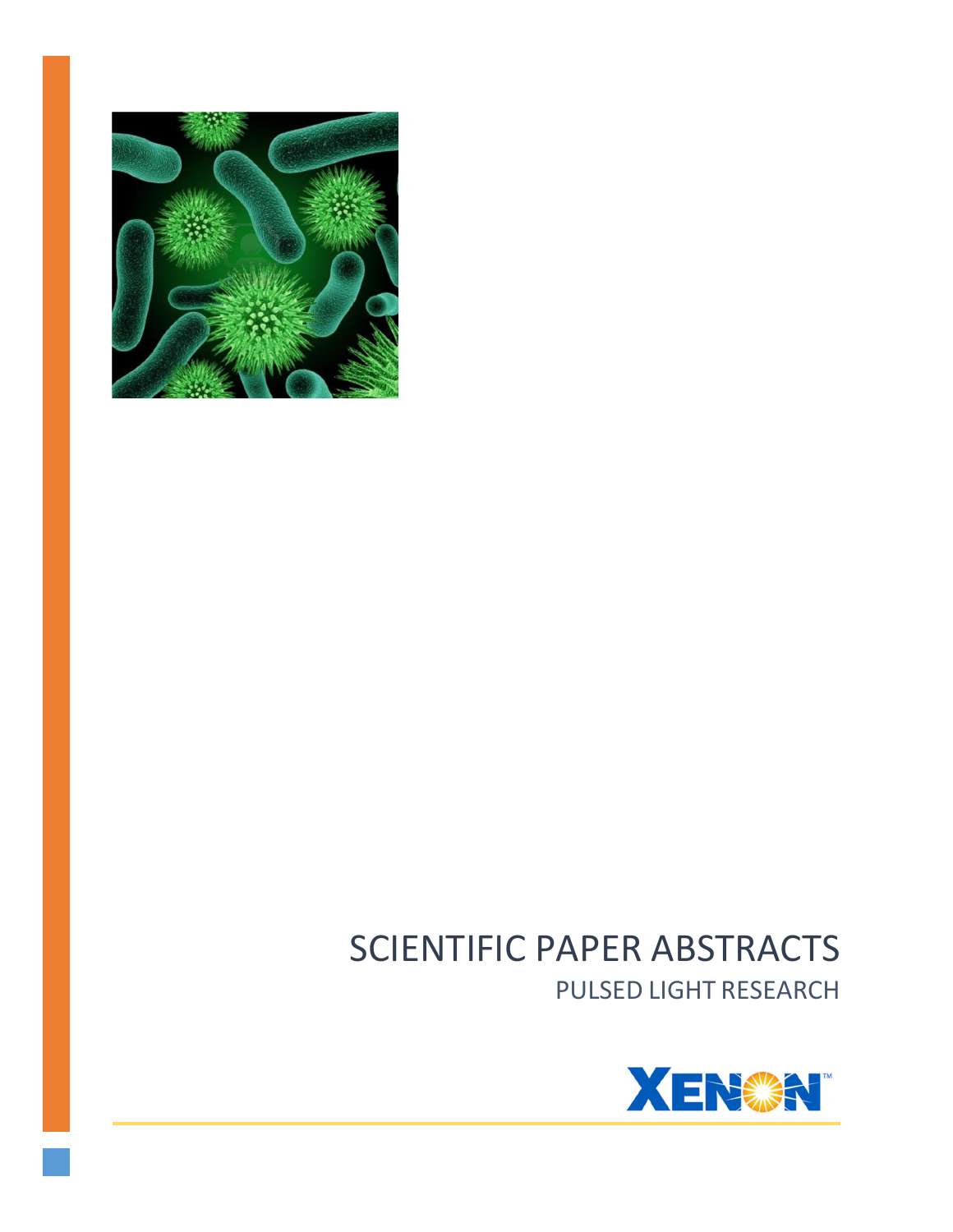## **Table of Contents**

| 1-Inactivation of Escherichia coli O157:H7 and Listeria monocytogenes in bio films by pulsed           |
|--------------------------------------------------------------------------------------------------------|
| 2- Efficacy of Pulsed UV-Light Treatment on Wastewater, Effluent Disinfection and Suspended Solid      |
| 3-Pulsed-light inactivation of Pathogenic and Spoilage Bacteria on Cheese Surface 5                    |
|                                                                                                        |
|                                                                                                        |
|                                                                                                        |
| 7-Staphylococcus aureus Inactivation Using Pulsed UV light for Cont. Milk Treatment 6                  |
| 8-Effect of Spectral Range in Surface Inactivation of Listeria innocua Using Broad-Spectrum Pulsed     |
| 9-Modeling the inactivation of Escherichia coli O157:H7 and Salmonella enterica on raspberries and     |
| 10-Comparative disinfection efficiency of pulsed and continuous-wave UV irradiation technologies 7     |
| 11-Effects of Pulsed UV-Light on Peanut Allergens in Extracts and Liquid Peanut Butter7                |
|                                                                                                        |
| 13-Pulsed UV Light Inactivation of Salmonella Enteritidis on Eggshells and Its Effects on Egg Quality8 |
|                                                                                                        |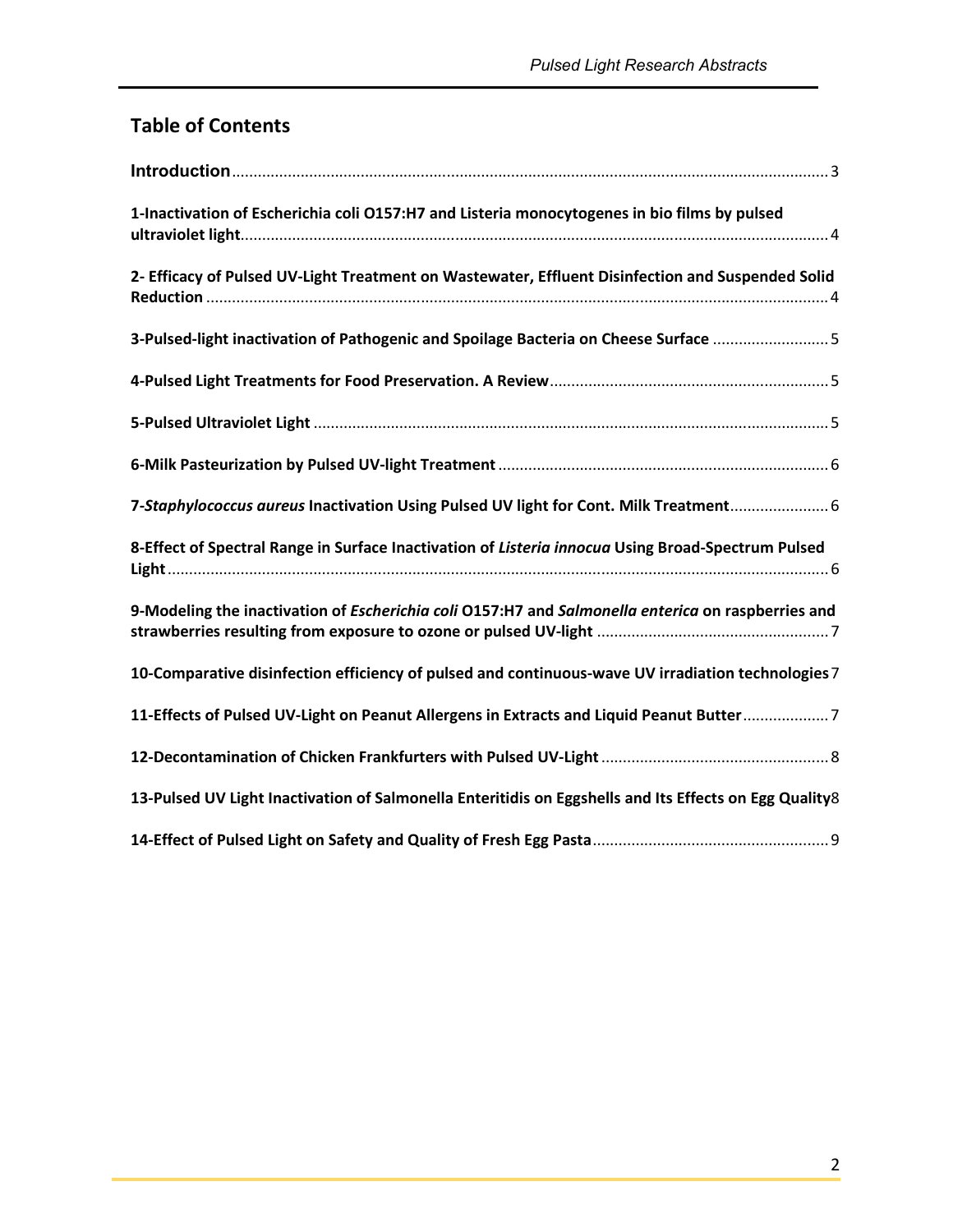#### **Introduction**

 $XENON$  Corporation's model RS-3000C<sup>1</sup> Pulsed Light Sterilization system shown below has been utilized in a range of University research studies investigating the efficacy of pulsed ultraviolet (UV) light as a means of decontaminating food surfaces, water, wastewater, air and food contact surfaces. These scientific studies included a range of microorganisms that impact on human health and safety: bacteria, yeasts, molds, spores and viruses. Included within this range of work was the microbial inactivation on food surfaces such as cheese, strawberries, peanut butter, clover honey, chicken frankfurters, milk, ready-to-eat meats, fruits, vegetables and alpha seeds.

The selected abstracts listed in this paper are taken from published research papers covering a period of 2004 thru 2015. Many of these reports offer details on treatment conditions such as pulse energy, pulse duration, number of pulses, pulse rate and target volume, that control achieving microbial reduction on surfaces in the range of 1 to 6 log<sub>10</sub>. These studies offer evidence of achieving inactivation of pathogens using high energy pulsed light.



Model RS-3000 Sterilization Lab System

 $\overline{a}$ 

<sup>1</sup> *Model RS-3000C has been renamed model Z-1000*.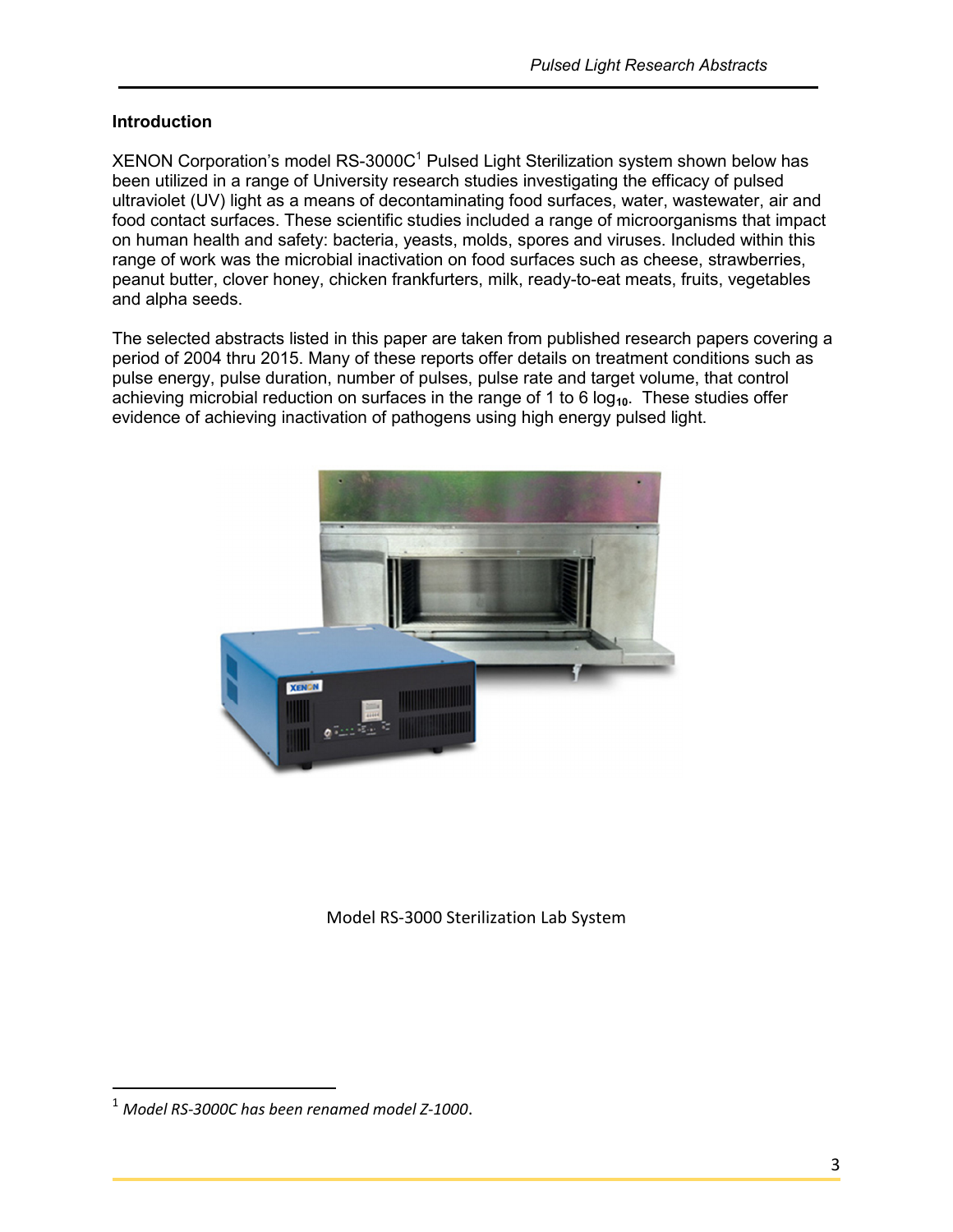#### 1-Inactivation of Escherichia coli O157:H7 and Listeria monocytogenes in bio films by pulsed ultraviolet light

Nedra L. Montgomery and Pratik Banerjee. 2015

**Abstract:** The inactivation of biofilms formed by pathogenic bacteria on ready-to-eat and minimally processed fruits and vegetables by nonthermal processing methods is critical to ensure food safety. Pulsed ultraviolet (PUV) light has shown promise in the surface decontamination of liquid, powdered, and solid foods. In this study, the antimicrobial efficacy of PUV light treatment on nascent biofilms formed by *Escherichia coli* O157:H7 and *Listeria monocytogenes* on the surfaces of food packaging materials, such as low-density polyethylene (LDPE), and fresh produce, such as lettuce (*Lactuca sativa*) leaves, was investigated. The formation of biofilms on Romaine lettuce leaves and LDPE films was confirmed by crystal violet and Alcian blue staining methods. Inactivation of cells in the bio lm was determined by standard plating procedures, and by a luminescence-based bacterial cell viability assay. Upon PUV treatment of 10 s at two different light source to sample distances (4.5 and 8.8 cm), viable cell counts of L. monocytogenes and E. coli O157:H7 in biofilms on the lettuce surface were reduced by 0.6–2.2 log CFU mL−1 and 1.1–3.8 log CFU mL−1, respectively. On the LDPE surface, the efficiency of inactivation of biofilm-encased cells was slightly higher. The maximum values for microbial reduction on LDPE were 2.7 log CFU mL−1 and 3.9 log CFU mL−1 for L. monocytogenes and E. coli O157:H7, respectively. Increasing the duration of PUV light exposure resulted in a significant ( $P < 0.05$ ) reduction in biofilm formation by both organisms. The results also revealed that PUV treatment was more effective at reducing *E. coli* biofilms compared with *Listeria* biofilms. A moderate increase in temperature (~7–15°C) was observed for both test materials.

### 2- Efficacy of Pulsed UV-Light Treatment on Wastewater, Effluent Disinfection and Suspended Solid Reduction

Gulsad Uslu; Ali Demirci; and John M Regan. 2015

**Abstract**: Disinfection of municipal wastewater effluents is a critical component of water pollution control. To achieve this, novel alternative disinfection technologies have been getting attention recently such as pulsed ultraviolet (UV) light, which can be used to inactivate microorganisms in a short time. Therefore, the research reported in this paper was undertaken to determine the efficacy of pulsed UV light for inactivation of *Escherichia coli* and *Bacillus subtilis* spores, in synthetic and real municipal wastewater effluent. The results with synthetic municipal wastewater effluent demonstrated that complete inactivation was obtained with an 8-cm sample distance, 30-mL sample volume, and 15-s time combination for *E. coli* [8.53 log**10** colony-forming units (CFUs)/mL reduction], whereas a 15-mL sample volume (with the same sample distance and treatment time) was required for *B. subtilis* (7.57 log<sub>10</sub> CFU/mL reduction) at total energy dose of 10.9 J/cm**<sup>2</sup>** . A response surface model was developed to predict the inactivation for E. coli and B. subtilis spores. Using sterilized real wastewater effluent with the same experimental conditions of an 8-cm distance and 30-mL volume for *E. coli*, and 8-cm distance and 15-mL volume for *B. subtilis*, complete inactivation required the same 15-s treatment for E. coli, but 20-s treatment for *B. subtilis*. In addition, a 2.5, 5, 10, 15, and 25% (volume/volume) *E. coli* or *B. subtilis* inoculum was added to the synthetic municipal wastewater effluent, and treated by pulsed UV light for 5–45 s. Results showed that pulsed UV treatment at the optimum conditions increased suspended solids removal by 26.5 and 21.45%, for *E. coli* and *B. subtilis*, respectively. Overall, the results of the research reported in this paper clearly demonstrated the complete inactivation of vegetative cells or spores in municipal wastewater effluents, and further demonstrated the reduction of suspended solids, suggesting that pulsed UV light has the potential to be used for disinfection of municipal wastewater effluent.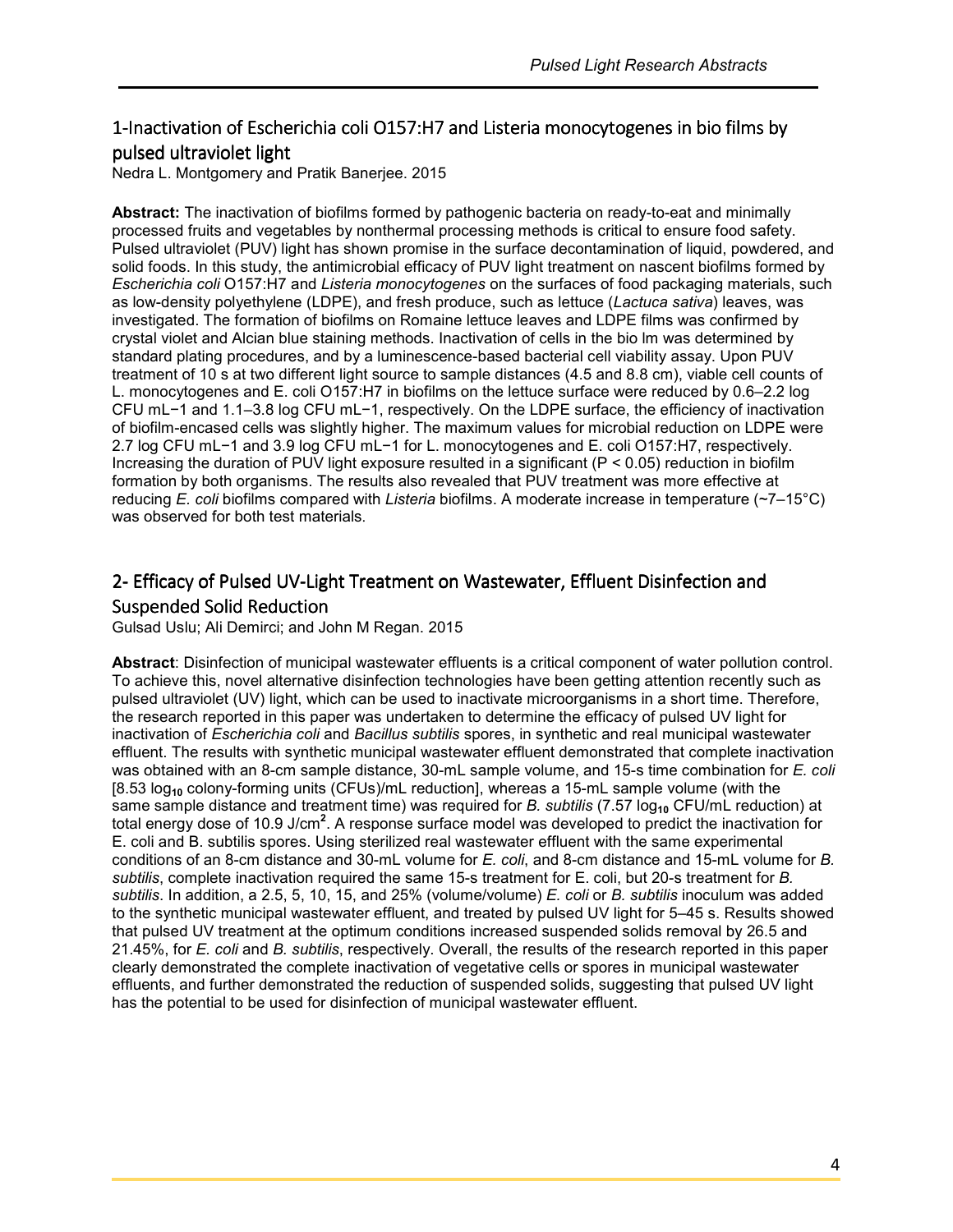#### 3-Pulsed-light inactivation of pathogenic and spoilage bacteria on cheese surface

J. Proulx, L. C. Hsu, B. M. Miller, G. Sullivan, K. Paradis, and C. I. Moraru. 23 May 2013

**Abstract:** Cheese products are susceptible to post processing cross-contamination by bacterial surface contamination during slicing, handling, or packaging, which can lead to food safety issues and significant losses due to spoilage. This study examined the effectiveness of pulsed-light (PL) treatment on the inactivation of the spoilage microorganism *Pseudomonas fluorescens*, the nonenterohemorrhagic *Escherichia coli* ATCC 25922 (nonpathogenic surrogate of Escherichia coli O157:H7), and *Listeria innocua* (nonpathogenic surrogate of Listeria monocytogenes) on cheese surface. The effects of inoculum level and cheese surface topography and the presence of clear polyethylene packaging were evaluated in a full factorial experimental design. The challenge microorganisms were grown to early stationary phase and subsequently diluted to reach initial inoculum levels of either 5 or 7 log cfu/slice. White Cheddar and process cheeses were cut into 2.5 x 5 cm slices, which were spot-inoculated with 100 µL of bacterial suspension. Inoculated cheese samples were exposed to PL doses of 1.02 to 12.29 J/cm2. Recovered survivors were enumerated by standard plate counting or the most probable number technique, as appropriate. The PL treatments were performed in triplicate and data were analyzed using a general linear model. *Listeria innocua* was the least sensitive to PL treatment, with a maximum inactivation level of  $3.37 \pm 0.2$  log, followed by P. fluorescens, with a maximum inactivation of  $3.74 \pm 0.8$ log. *Escherichia coli* was the most sensitive to PL, with a maximum reduction of 5.41 ± 0.1 log. All PL inactivation curves were nonlinear, and inactivation reached a plateau after 3 pulses (3.07 J/cm**<sup>2</sup>** ). The PL treatments through UV-transparent packaging and without packaging consistently resulted in similar inactivation levels. This study demonstrates that PL has strong potential for decontamination of the cheese surface.

#### 4-Pulsed Light Treatments for Food Preservation. A Review

Gemma Oms-Oliu, Olga Martín-Belloso and Robert Soliva-Fortuny. 10 Sept. 2008

**Abstract**: Consumers demand high-quality processed foods with minimal changes in nutritional and sensory properties. Nonthermal methods are considered to keep food quality attributes better than traditional thermal processing. Pulsed light (PL) is an emerging nonthermal technology for decontamination of food surfaces and food packages, consisting of short time high-peak pulses of broad spectrum white light. It is considered an alternative to continuous ultraviolet light treatments for solid and liquid foods. This paper provides a general review of the principles, mechanisms of microbial inactivation, and applications of PL treatments on foods. Critical process parameters that are needed to be optimized for a better efficiency of PL treatments are also discussed. PL has considerable potential to be implemented in the food industry. However, technological problems need to be solved in order to avoid food overheating as well as to achieve better penetration and treatment homogeneity. In addition, a more extensive research is needed to understand how PL affects quality food attributes.

#### 5-Pulsed Ultraviolet Light

A. Demirci and L. Panico. 8 August 2008

**Abstract**: Pulsed Ultraviolet (UV)-Light is an emerging processing technology, which has a potential to decontaminate food products. The light generated by pulsed UV lamps consists of a continuum broadband spectrum from deep UV to the infrared, especially rich in UV range below 400 nm, which is germicidal. In pulsed UV-light system, UV-light is pulsed several times per second and each pulse lasts between 100 ns and 2 ms. The pulsed UV-light has a modest energy input which can yield high peak power dissipation. Many researchers have demonstrated the effectiveness of pulsed UV-light on microbial loads on food surfaces. In this paper, various applications of pulsed UV-light treatment of foods found in the literature as well as future research needs will be discussed.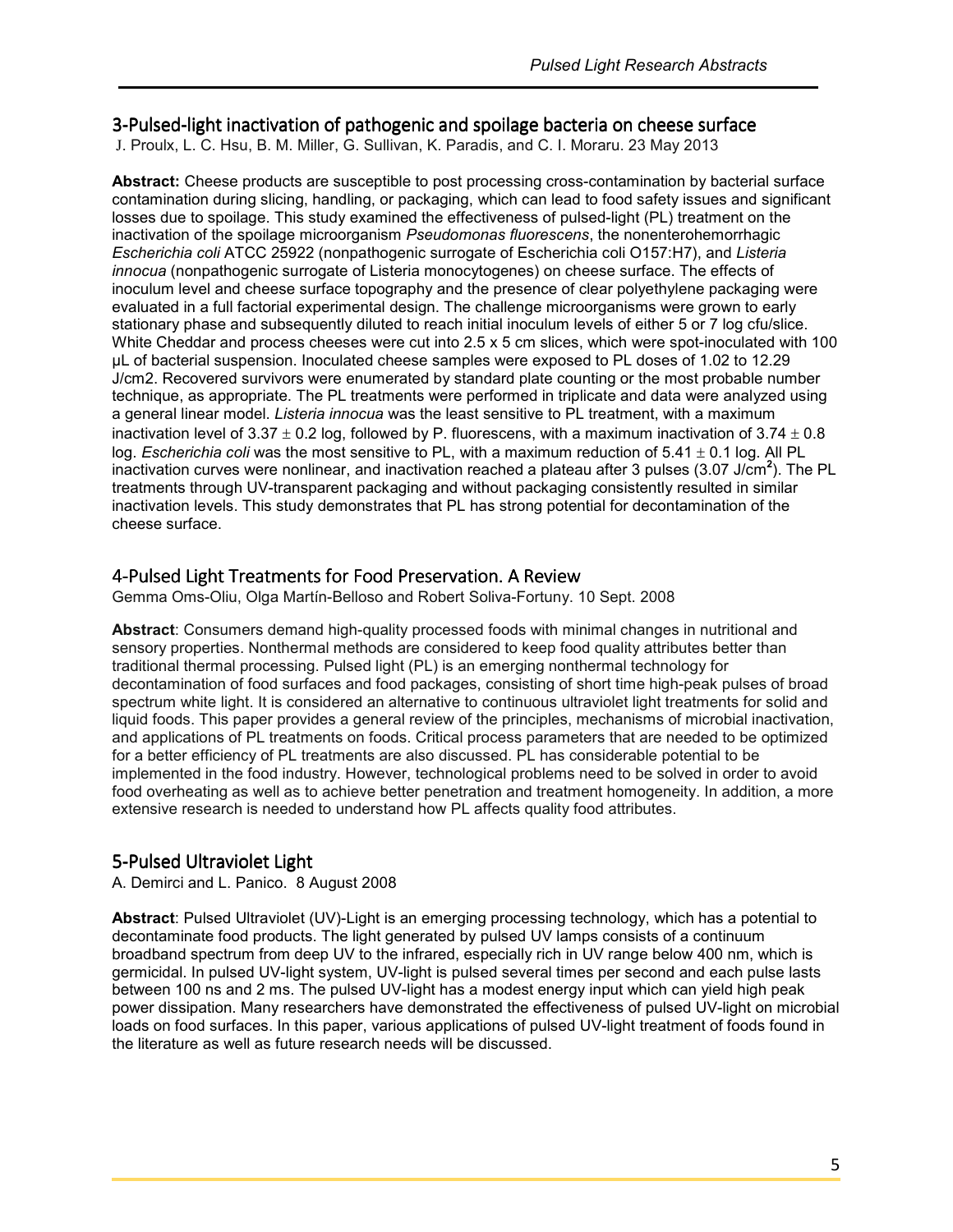#### 6-Milk Pasteurization by Pulsed UV-light Treatment

Kathiravan Krishnamurthy, Ali Demirci and Joseph Irudayaraj. 4 August 2004

**Abstract**: *Staphylococcus aur*eus is a pathogen of concern in milk and milk products. Pulsed UV-light is a novel technology that can be used to inactivate this pathogen in a very short time. Efficacy of pulsed UVlight was investigated for inactivation of *S. aur*eus in milk. A surface response model was used to design the experiments. 12, 30, and 48 ml of cell suspension in milk was treated under pulsed UV-light for 30, 105, and 180 seconds. 0.1 ml of treated and untreated samples was spiral plated on Baird-Parker agar and incubated at 37<sup>o</sup>C for 24 h. The colonies were then enumerated and log<sub>10</sub> reduction was calculated. The log<sub>10</sub> reduction obtained varied from 0.16 to 8.55 log<sub>10</sub> CFU/ml demonstrating the ability of pulsed UV-light to inactivate *Staphylococcus aureus*. The effect of treatment time, time\*distance interaction, and time\*volume interaction were found to be significant (p<0.05). Maximum log<sub>10</sub> reductions were obtained for (i) 8 cm sample distance from UV-strobe, 30 ml sample volume, and 180 sec treatment time combination and (ii) 10.5 cm sample distance from UV-strobe, 12 ml sample volume, and 180 sec treatment time combination.

#### 7-Staphylococcus aureus Inactivation Using Pulsed UV light for Continuous Milk Treatment

Kathiravan Krishnamurthy, Ali Demirci and Joseph M. Irudayaraj. 20 July 2005

**Abstract**: *Staphylococcus aur*eus is a pathogen frequently associated with milk. Pulsed UV-light is a novel technology which can be used for inactivation of this pathogen in milk in a short time. Pulsed UVlight damages DNA of the bacteria by forming thymine dimmers which leads to bacterial death. This study investigated the efficacy of the pulsed UV-light system for continuous milk treatment for inactivation of *S. aureus.* The effect of sample distance from the UV-light source, number of passes, and flow rate were investigated. A response surface method was used for design and analysis of the experiments. Milk was treated at 5, 8, or 11 cm distance from UV-light strobe at 20, 30, or 40 ml/min flow rate and treated up to three times by recirculation of milk to find the effect of number of passes on inactivation of pathogenic microorganisms. Log<sub>10</sub> reductions varied from 0.55 to 7.26 log<sub>10</sub> CFU/ml. Complete inactivation was obtained in two cases and in most conditions, growth was not observed following an enrichment procedure. This research demonstrates that pulsed UV-light has a potential to be used for inactivation of *S. aureus* in milk.

#### 8-Effect of Spectral Range in Surface Inactivation of Listeria innocua Using Broad-Spectrum Pulsed Light

Sarah E. Woodling and Carmen I. Moraru 1 December 2006

**Abstract:** Pulsed light (PL) treatment is an alternative to traditional thermal treatment that has the potential to achieve several log- cycle reductions in the concentration of microorganisms. One issue that is still debated is related to what specifically causes cell death after PL treatments. The main objective of this work was to elucidate which portions of the PL range are responsible for bacterial inactivation. Stainless steel coupons with controlled surface properties were inoculated with a known concentration of *Listeria innocua* in the stationary growth phase and treated with 1 to 12 pulses of light at a pulse rate of 3 pulses per second and a pulse width of 360 µs. The effects of the full spectrum (180 to 1,100 nm) were compared with the effects obtained when only certain regions of UV, visible, and near-infrared light were used. The effectiveness of the treatments was determined in parallel by the standard plate count and most-probable-number techniques. At a fluence of about 6 J/cm**<sup>2</sup>** , the full-spectrum PL treatment resulted in a 4.08-log reduction of *L. innocua* on a Mill finish surface, the removal of 200 nm diminished the reduction to only 1.64 log, and total elimination of UV light resulted in no lethal effects on *L. innocua*. Overwhelmingly, the portions of the PL spectrum responsible for bacterial death are the UV-B and UV-C spectral ranges (300 nm), with some death taking place during exposure to UV-A radiation (300 400 nm) and no observable death upon exposure to visible and near-infrared light (400 nm). This work provides additional supporting evidence that cell death in PL treatment is due to exposure to UV light. Additionally,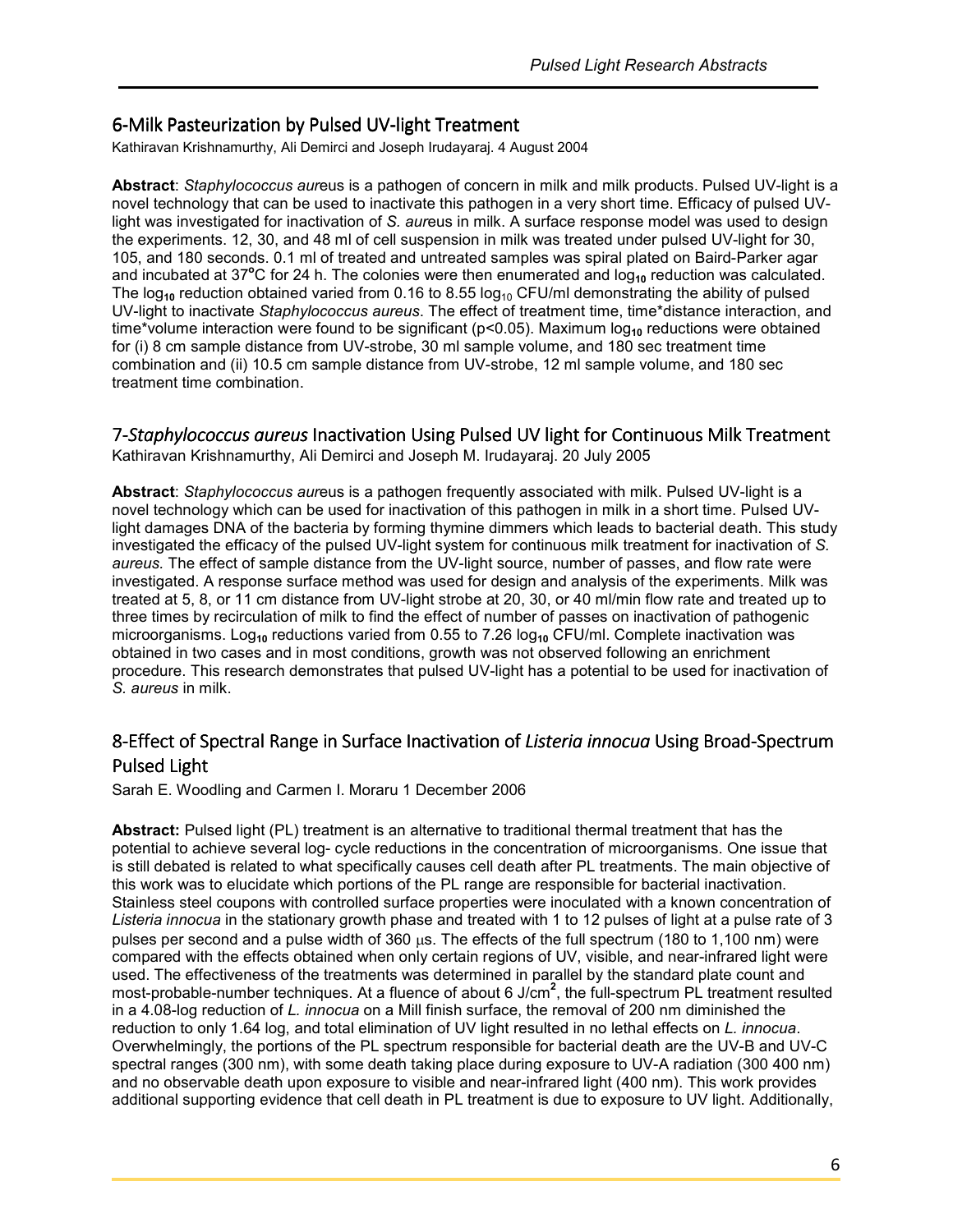it was shown that even a minor modification of the light path or the UV light spectrum in PL treatments can have a significant negative impact on the treatment intensity and effectiveness.

#### 9-Modeling the inactivation of *Escherichia coli* O157:H7 and Salmonella enterica on raspberries and strawberries resulting from exposure to ozone or pulsed UV-light Katherine L. Bialka, Ali Demirci, and Virendra M. Puri. 17 August 2007

**Abstract:** Inactivation data for *Escherichia coli* O157:H7 and *Salmonella enterica* on raspberries and strawberries resulting from treatment with gaseous ozone, aqueous ozone, or pulsed UV-light were used to construct inactivation models; a log-linear model (based on first-order kinetics) and a Weibull model were developed. Initial analysis indicated that survival curves were non-linear and that the log-linear model failed to accurately estimate the inactivations in most instances. The Weibull model more accurately estimated the inactivation and the concavity exhibited in the survival curves. Validation of the Weibull model produced correlation coefficients of 0.83–0.99 and slopes of 0.76–1.26. The results presented in this study indicated that first-order kinetics are not suitable for the estimation of microbial inactivation on berries treated with ozone or pulsed UV-light, but that the Weibull model can be successfully used to estimate the reductions of *E*. coli O157:H7 and *Salmonella enterica* on raspberries and strawberries.

#### 10-Comparative disinfection efficiency of pulsed and continuous-wave UV irradiation technologies

Zuzana Bohrerovaa, Hilla Shemerb, Robert Lantisc, Christopher A. Impellitterid and Karl G. Lindene. 29 March 2008

**Abstract:** Pulsed UV (PUV) is a novel UV irradiation system that is a non-mercury lamp-based alternative to currently used continuous-wave systems for water disinfection. PUV polychromatic irradiation disinfection efficiency was compared to that from continuous wave monochromatic low-pressure (LP) and polychromatic medium-pressure (MP) UV systems, using two types of actinometry (ferrioxalate and iodide–iodate) and an absolute spectral emission method for fluence measurement. All three methods were in good agreement. Once accurate and reliable methods for fluence measurement were established, the inactivation of *Escherichia coli* and pathogen surrogates' phage T4 and T7 were investigated under each technology. Inactivation was significantly faster using PUV irradiation compared to LP or MP UV lamps at equivalent fluence levels. A significant fraction of the enhanced PUV inactivation efficiency was due to wavelengths greater than 295 nm.

#### 11-Effects of Pulsed UV-Light on Peanut Allergens in Extracts and Liquid Peanut Butter

S.Y. Chung, W. Yang, and K. Krishnamurthy. 26 March 2008

**Abstract**: Pulsed ultraviolet (PUV) light, a nonthermal technology, was used to treat both the peanut extracts and liquid peanut butter. The objective was to determine if such treatment would lead to a reduction in the allergenic properties of the peanut extract and butter. Peanut samples were PUV treated using a Xenon RS-3000C under the following conditions: 3 pulses/s, 14.6 cm from the central axis of the lamp, 4 min (extract) or 3 min (liquid peanut butter). After the treatment, the peanut samples were centrifuged and the supernatants analyzed by SDS-PAGE and competitive inhibition enzyme-linked immunosorbent assay (ciELISA). For comparison, boiling treatments were also performed. SDS-PAGE showed that while boiling treatment had little effect on the peanut allergens, PUV-light treated samples displayed a reduced solubility or level of peanut allergens (63 kDa). Solubility of another allergen (18 to 20 kDa) was unaffected. Insoluble aggregates formed were responsible for the reduced level of allergens in PUV-light-treated samples. ciELISA showed that untreated samples exhibited an IgE binding 7-fold higher than the PUV-treated samples. It was concluded that PUV light was effective in reducing IgE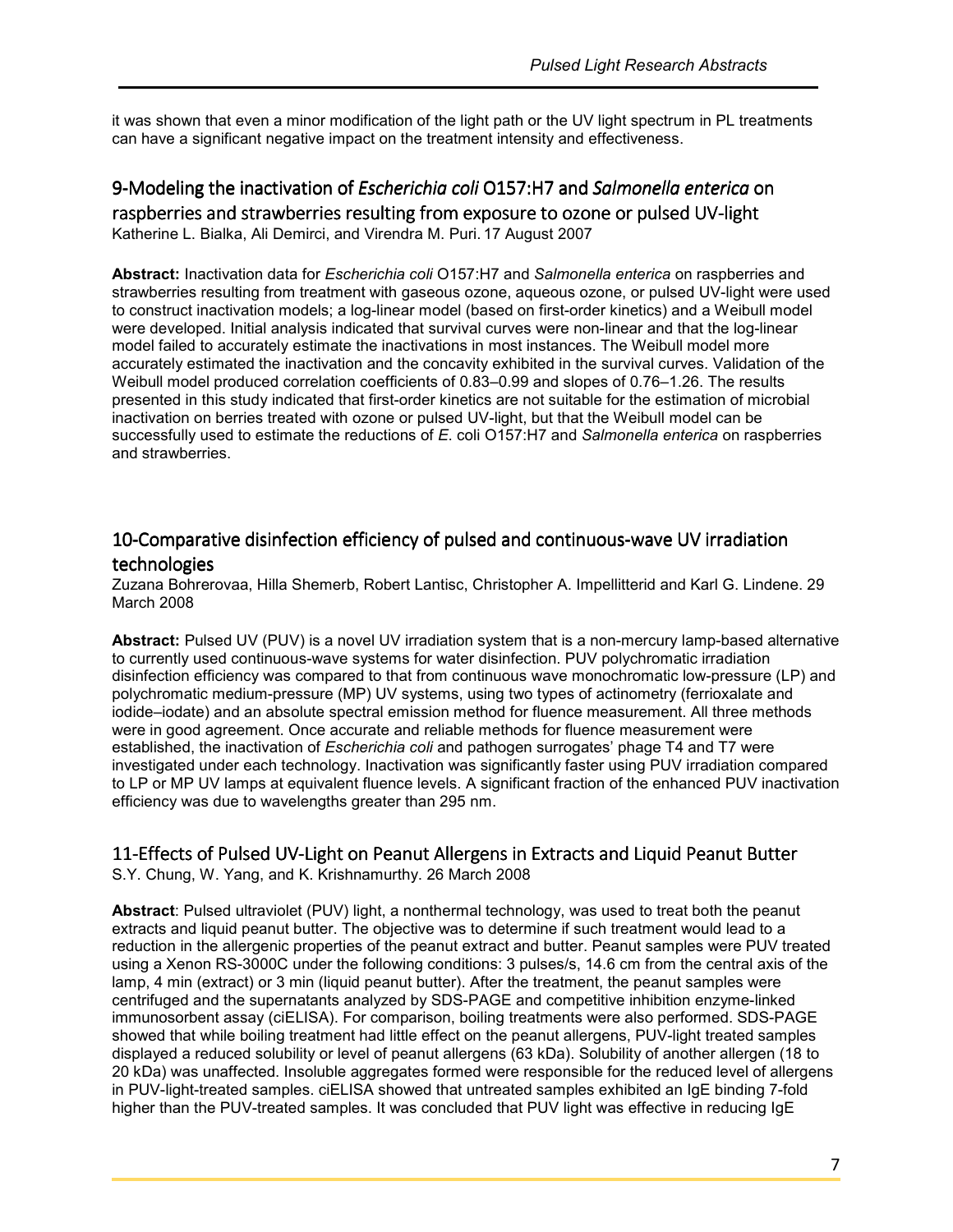binding of peanut extracts and liquid peanut butter. The current study provides an approach to the development of a possibly less allergenic peanut product. However, the reduction in actual allergenicity needs to be confirmed by clinical studies.

#### 12-Decontamination of Chicken Frankfurters with Pulsed UV-Light

Nene M. Keklik, Ali Demirci and Virendra M. Puri. 24 June 2009

**Abstract**: The effectiveness of pulsed UV-light on the microbial load and quality of unpackaged and vacuum-packaged chicken frankfurters was investigated. Samples inoculated with *Listeria monocytogenes Scott A* on top surfaces were treated with pulsed UV-light for 5, 15, 30, 45, and 60 seconds at 5, 8, and 13 cm distance from the quartz window in a pulsed UV-light chamber. 2 Log reductions (CFU/cm**<sup>2</sup>** ) of unpackaged samples were between 0.3 and 1.9 after 5-s treatment at 13 cm (mild) and 60-s treatment at 5 cm (extreme), respectively. Log reductions (CFU/cm2) on vacuumpackaged samples ranged from 0.1 to 1.9 after mild and extreme treatments, respectively. The extent of lipid peroxidation and color were determined by thiobarbituric acid reactive substances (TBARS) test and CIELAB color method, respectively. Lipid peroxidation of samples did not change significantly (p>0.05) after mild and moderate (30-s treatment at 8 cm) treatments. Significant differences (p<0.05) in color parameters were observed after treatments of both unpackaged and vacuum-packaged samples. Packaging material was also analyzed for elastic modulus as a mechanical property. The elastic modulus did not change significantly (p>0.05) after mild treatment. Overall, this study demonstrated that pulsed UV-light has a potential to decontaminate ready-to-eat (RTE) poultry-based food products.

#### 13-Pulsed UV Light Inactivation of Salmonella Enteritidis on Eggshells and Its Effects on Egg **Quality**

Nene M. Keklik, Ali Demirci, Paul H. Patterson, and Virendra M. Puri. 2 Dec 2009

**Abstract:** The majority of Salmonella Enteritidis outbreaks have been related to the consumption of raw or undercooked eggs or egg containing foods. Therefore, the U.S. Department of Agriculture mandates egg washing for all graded eggs by use of a detergent solution and sanitizer. These agencies and the egg industry have been investigating alternative decontamination techniques, which could better serve the public, minimize costs, and benefit both the public and the industry. Pulsed UV light is an emerging technology that is used to inactivate microorganisms quickly. In this study, the effectiveness of pulsed UV light was evaluated for the decontamination of eggshells. Eggs inoculated with Salmonella Enteritidis on the top surface at the equator were treated with pulsed UV light 1 to 30 s, at a distance of 9.5 and 14.5 cm from the UV lamp in a laboratory-scale, pulsed UV light chamber. Three eggs were used per treatment in each repetition, except for quality measurements, which involved six eggs per treatment in each repetition. A maximum log reduction of 5.3 CFU/cm2 was obtained after a 20-s treatment at 9.5 cm below the UV lamp at a total dose of  $23.6 \pm 0.1$  J/cm2, without any visual damage to the egg. After a 30-s treatment at 9.5 and 14.5 cm, the temperature of eggshell surfaces increased by 16.3 and 13.3uC, respectively. Energy usage increased up to 35.3 ±0.1 and 24.8 ±0.1 J/cm2, after 30-s treatments at 9.5 and 14.5 cm, respectively. The effect of pulsed UV light treatments on egg quality was also evaluated. Pulsed UV-light treatments for 3, 10, and 20 s at either 9.5 or 14.5 cm did not change the albumen height, eggshell strength, or cuticle presence significantly (P. 0.05). This study demonstrated that pulsed UV light has potential to decontaminate eggshell surfaces.